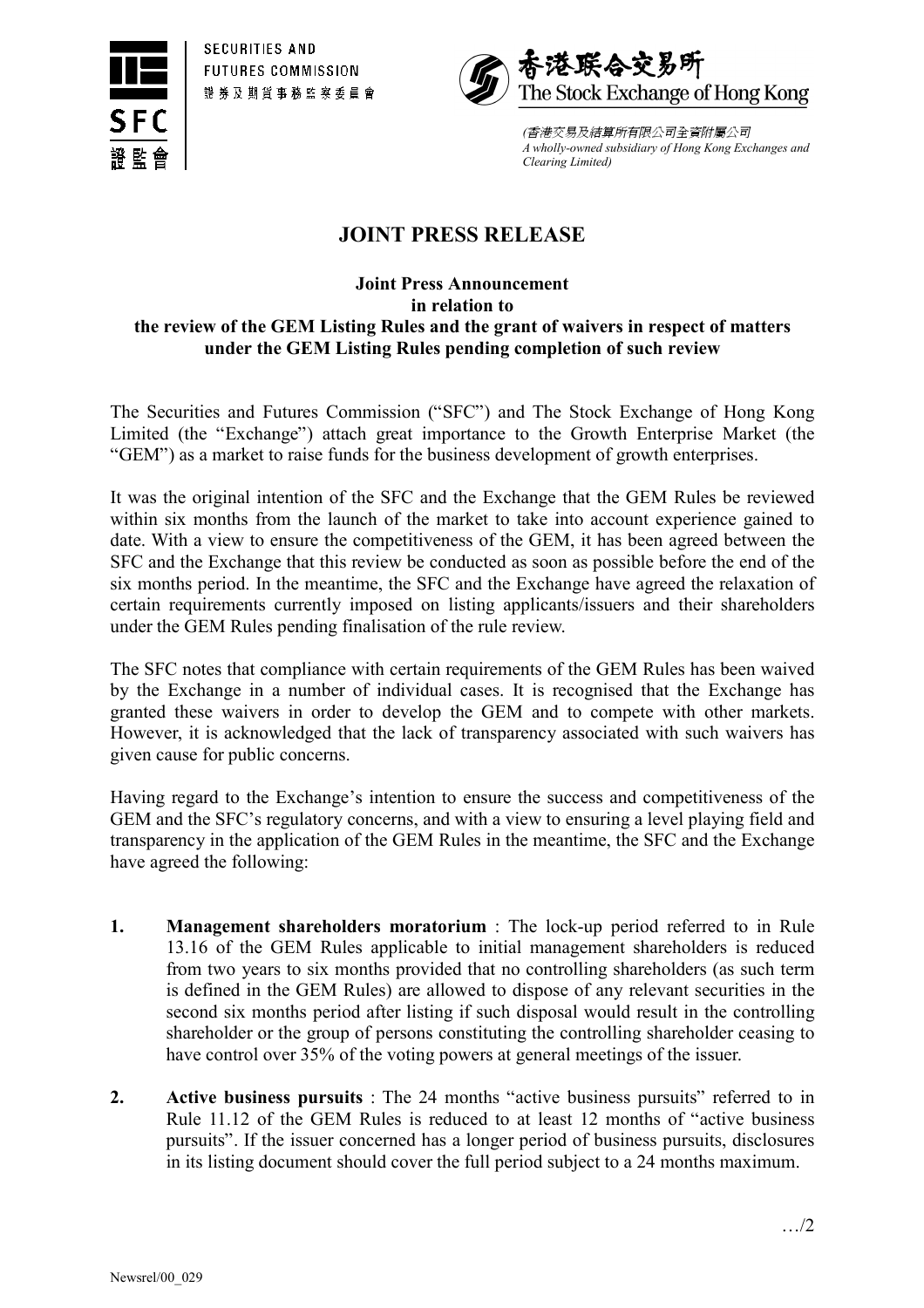



*(*香港交易及結算所㈲限公司全㈾附屬公司 *A wholly-owned subsidiary of Hong Kong Exchanges and Clearing Limited)*

 $-2-$ 

- **3. Accountants' report** : The two financial years accountants' report referred to in Rule 7.03 of the GEM Rules is reduced to at least 12 months accountants' report corresponding to the minimum 12 months "active business pursuits" mentioned in paragraph 2 above. If the issuer concerned has carried on business for more than such 12 months period, the accountants' report should be made up for and cover the full period of its operation up to the maximum of two financial years.
- **4. Share options provisions**: Rule 23.03(2) of the GEM Rules which sets out the limit on the grant of share options is modified as follows:
	- 4.1 Subject to 4.3 below, shareholders of a GEM issuer may authorise directors to grant options under outstanding share option schemes entitling grantees to exercise up to an aggregate of 10% of the issued shares of the company from time to time (the "General Mandate Limit"). Such general mandate may be renewed if approved by shareholders in general meetings.
	- 4.2 Subject to 4.3 below, an issuer may issue share options to specified participants over and above the General Mandate Limit if such grant is specifically approved by shareholders in general meetings.
	- 4.3 The total number of shares which may be exercised under all outstanding share option schemes of an issuer must not exceed 30% of its total issued shares from time to time.
	- 4.4 The above modifications to Rule 23.03(2) are allowed subject to the additional requirements to Rules 23.03(3) and 23.08 as set out in paragraph 4.5 and 4.6 below.
	- 4.5 Regarding Rule 23.03(3) *Additional requirements on grant of options to connected persons*:
		- (i) Any grant of options to a connected person (as such term is defined in the GEM Rules) must be approved by the independent non-executive directors of the issuer.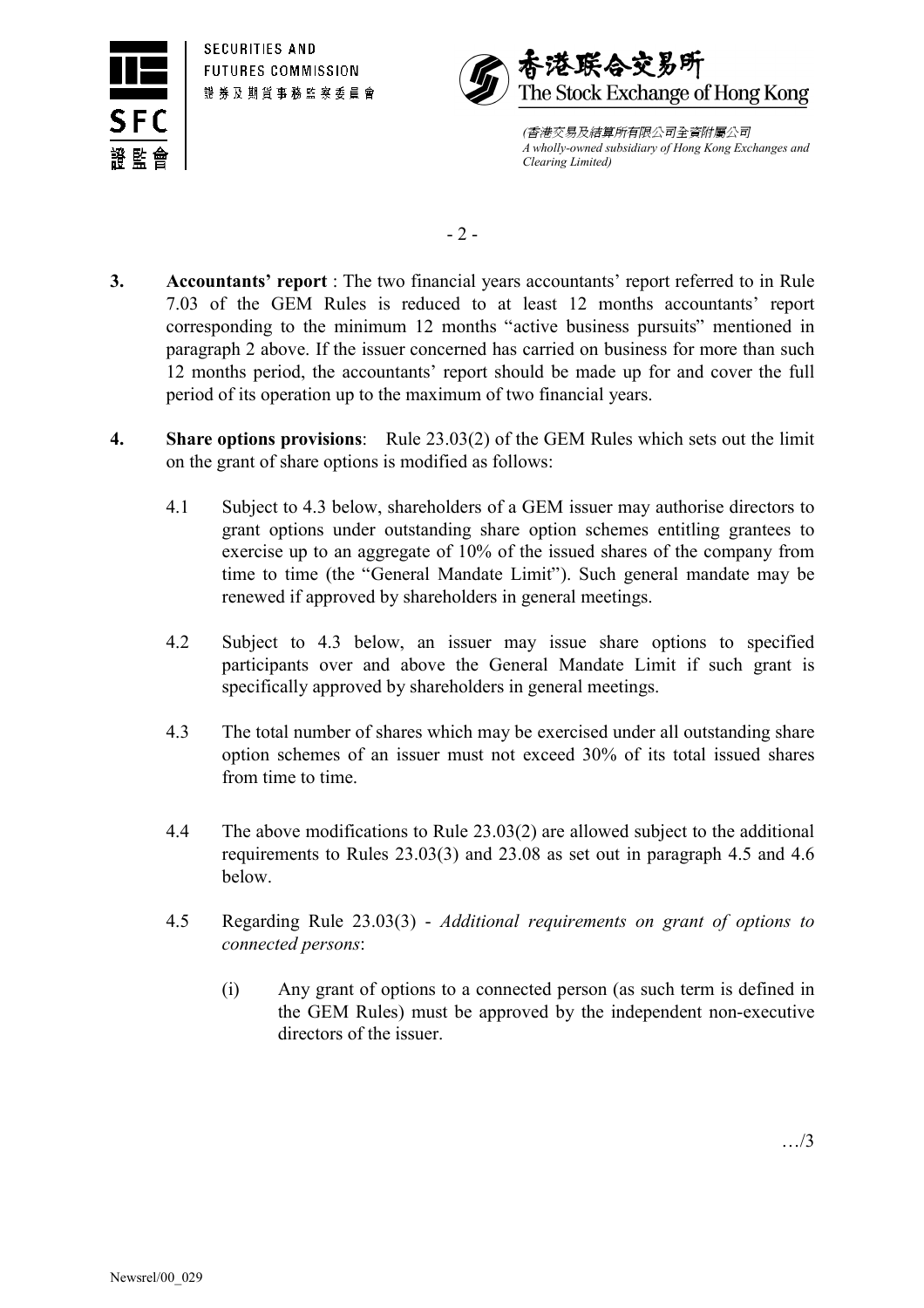



*(*香港交易及結算所㈲限公司全㈾附屬公司 *A wholly-owned subsidiary of Hong Kong Exchanges and Clearing Limited)*

- 3 -

- (ii) Where options are proposed to be granted to a connected person who is also a substantial shareholder (as such term is defined in the GEM Rules) or an independent non-executive director of the issuer or any of their respective associates, and the proposed grant of options, when aggregated with the options already granted to that connected person in the past 12 months period, would entitle him to receive more than 0.1% of the total issued shares of the issuer for the time being and the value of which is in excess of HK\$5 million, then the proposed grant must be subject to the approval of shareholders in general meetings. Apart from the connected person involved, all other connected persons of the issuer must abstain from voting in such general meeting (except where any connected person intends to vote against the proposed grant). A shareholders' circular must be prepared by the issuer explaining the proposed grant, disclosing the number and terms of the options to be granted and containing a recommendation from the independent directors on whether or not to vote in favour of the proposed grant.
- 4.6 Regarding Rule 23.08, the following additional disclosures must be made in the annual and interim reports of an issuer:
- (i) details of options granted to the following persons: each director; and all the other participants.
- (ii) a summary of the major terms of each share option scheme approved by shareholders.

The agreement between the SFC and the Exchange is against the following background.

- (a) The Exchange will prepare a consultation paper to conduct a full market consultation on the issues mentioned in paragraphs 1 to 4 above and any other issues which the Exchange or the SFC may consider appropriate, such consultation paper to be issued as soon as reasonably practicable and providing the public with a reasonable time within which to respond and to provide comments;
- (b) Within a reasonable time after completion of the consultation period, the Exchange will prepare and issue a consultation conclusions paper with sufficient details advising the market of the comments received and the conclusions drawn;
- (c) Within a reasonable time after the issue of the consultation conclusions, the Exchange will present the relevant amended rules to the Commission for consideration and approval pursuant to section 34 of the Stock Exchanges Unification Ordinance;